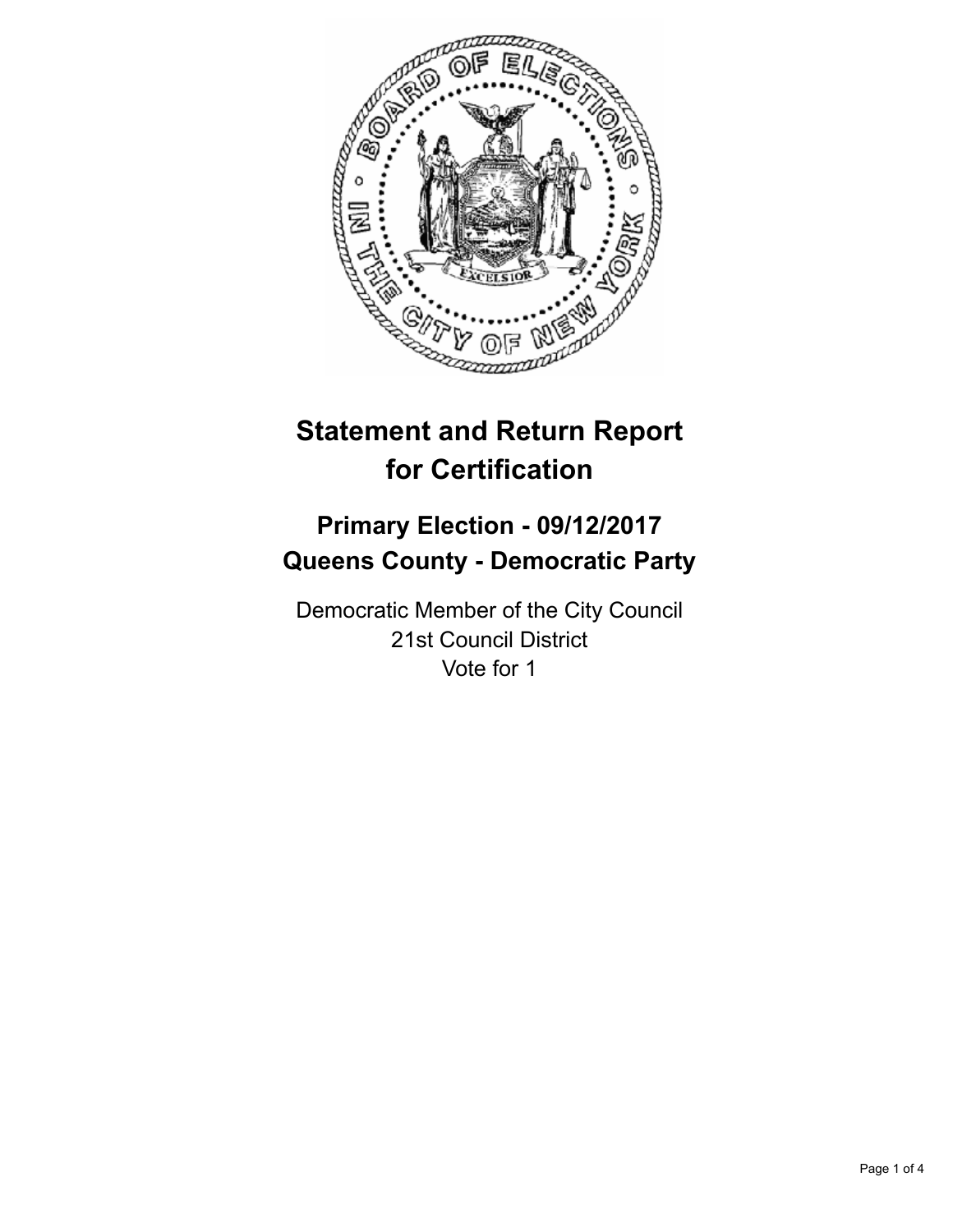

## **Assembly District 27**

| PUBLIC COUNTER                                           | 0        |
|----------------------------------------------------------|----------|
| <b>MANUALLY COUNTED EMERGENCY</b>                        | 0        |
| ABSENTEE / MILITARY                                      | 0        |
| <b>AFFIDAVIT</b>                                         | 0        |
| <b>Total Ballots</b>                                     | 0        |
| Less - Inapplicable Federal/Special Presidential Ballots | 0        |
| <b>Total Applicable Ballots</b>                          | 0        |
| FRANCISCO P. MOYA                                        | 0        |
| <b>HIRAM MONSERRATE</b>                                  | $\Omega$ |
| <b>Total Votes</b>                                       | 0        |

#### **Assembly District 34**

| <b>PUBLIC COUNTER</b>                                    | 1,093          |
|----------------------------------------------------------|----------------|
| <b>MANUALLY COUNTED EMERGENCY</b>                        | 0              |
| <b>ABSENTEE / MILITARY</b>                               | 13             |
| <b>AFFIDAVIT</b>                                         | 5              |
| <b>Total Ballots</b>                                     | 1,111          |
| Less - Inapplicable Federal/Special Presidential Ballots | 0              |
| <b>Total Applicable Ballots</b>                          | 1,111          |
| FRANCISCO P. MOYA                                        | 479            |
| <b>HIRAM MONSERRATE</b>                                  | 593            |
| CRISTINA FURLONG (WRITE-IN)                              | 5              |
| RICHARD RAMANO (WRITE-IN)                                | 1              |
| UNATTRIBUTABLE WRITE-IN (WRITE-IN)                       | 1              |
| UNCOUNTED WRITE-IN PER STATUTE (WRITE-IN)                | $\overline{2}$ |
| <b>Total Votes</b>                                       | 1,081          |
| Unrecorded                                               | 30             |

#### **Assembly District 35**

| <b>PUBLIC COUNTER</b>                                    | 3,920 |
|----------------------------------------------------------|-------|
| <b>MANUALLY COUNTED EMERGENCY</b>                        | 0     |
| <b>ABSENTEE / MILITARY</b>                               | 234   |
| <b>AFFIDAVIT</b>                                         | 24    |
| <b>Total Ballots</b>                                     | 4,178 |
| Less - Inapplicable Federal/Special Presidential Ballots | 0     |
| <b>Total Applicable Ballots</b>                          | 4,178 |
| <b>FRANCISCO P. MOYA</b>                                 | 2,180 |
| <b>HIRAM MONSERRATE</b>                                  | 1,857 |
| CRISTINA FURLONG (WRITE-IN)                              | 3     |
| ERYCKA MONTOYA (WRITE-IN)                                | 3     |
| INETHA WHITE (WRITE-IN)                                  | 1     |
| LETICIA OCHOA (WRITE-IN)                                 | 1     |
| UNATTRIBUTABLE WRITE-IN (WRITE-IN)                       | 11    |
| <b>Total Votes</b>                                       | 4,056 |
| Unrecorded                                               | 122   |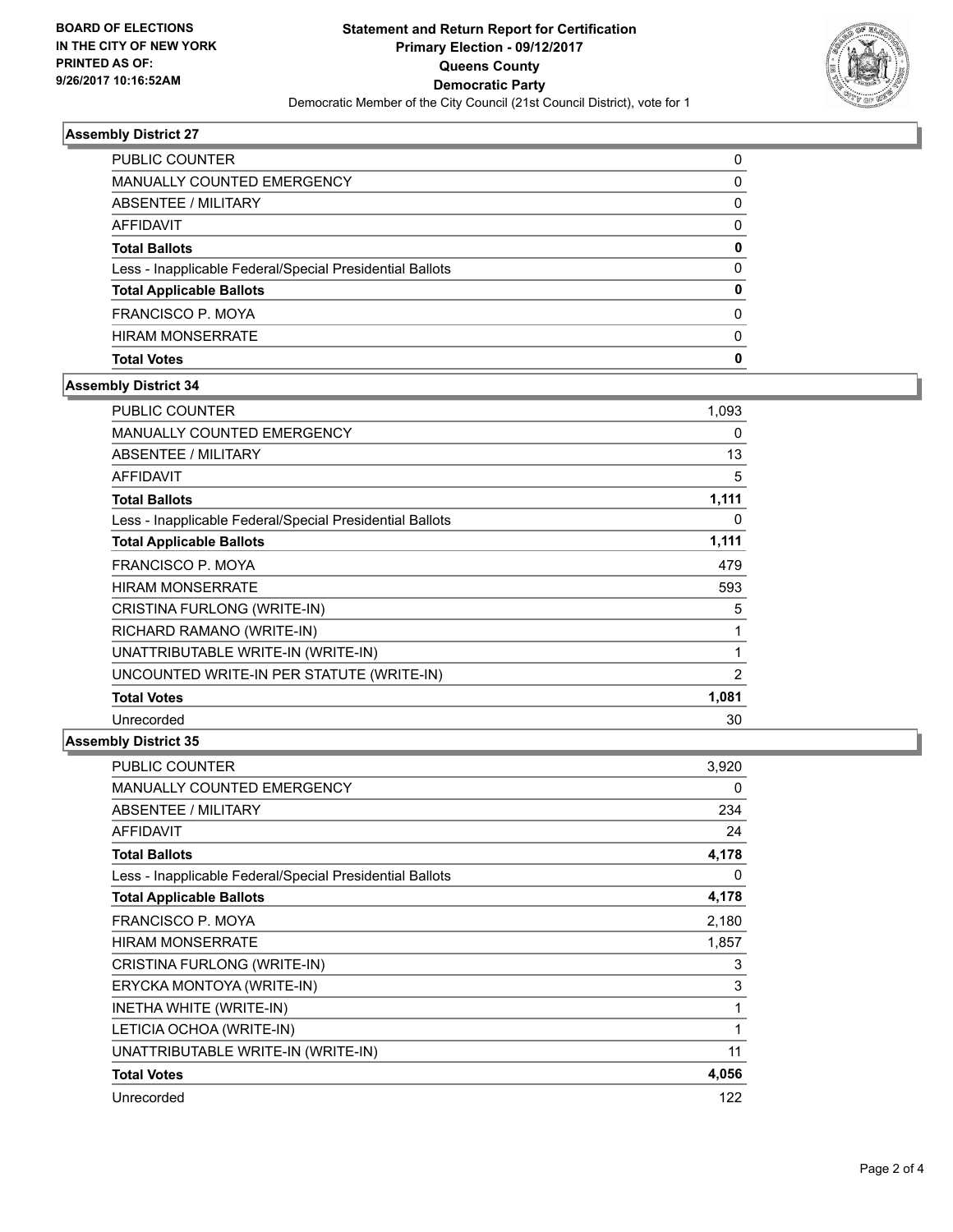

## **Assembly District 36**

| <b>PUBLIC COUNTER</b>                                    | 0        |
|----------------------------------------------------------|----------|
| MANUALLY COUNTED EMERGENCY                               | 0        |
| ABSENTEE / MILITARY                                      | 0        |
| AFFIDAVIT                                                | 0        |
| <b>Total Ballots</b>                                     | 0        |
| Less - Inapplicable Federal/Special Presidential Ballots | 0        |
| <b>Total Applicable Ballots</b>                          | 0        |
| FRANCISCO P. MOYA                                        | 0        |
| <b>HIRAM MONSERRATE</b>                                  | $\Omega$ |
| <b>Total Votes</b>                                       | 0        |

#### **Assembly District 39**

| <b>PUBLIC COUNTER</b>                                    | 1,506 |
|----------------------------------------------------------|-------|
| <b>MANUALLY COUNTED EMERGENCY</b>                        | 0     |
| ABSENTEE / MILITARY                                      | 20    |
| <b>AFFIDAVIT</b>                                         | 12    |
| <b>Total Ballots</b>                                     | 1,538 |
| Less - Inapplicable Federal/Special Presidential Ballots | 0     |
| <b>Total Applicable Ballots</b>                          | 1,538 |
| <b>FRANCISCO P. MOYA</b>                                 | 995   |
| <b>HIRAM MONSERRATE</b>                                  | 487   |
| CRISTINA FURLONG (WRITE-IN)                              | 6     |
| ERYCKA MONTOYA (WRITE-IN)                                | 2     |
| <b>JULISSA FERRERAS-COPELAND (WRITE-IN)</b>              | 2     |
| MARILYN MENDOZA (WRITE-IN)                               | 1     |
| PETER A. KOO (WRITE-IN)                                  | 1     |
| UNATTRIBUTABLE WRITE-IN (WRITE-IN)                       | 4     |
| <b>Total Votes</b>                                       | 1,498 |
| Unrecorded                                               | 40    |

## **Assembly District 40**

| PUBLIC COUNTER                                           | 0        |
|----------------------------------------------------------|----------|
| MANUALLY COUNTED EMERGENCY                               | 0        |
| ABSENTEE / MILITARY                                      | 0        |
| AFFIDAVIT                                                | 0        |
| <b>Total Ballots</b>                                     | 0        |
| Less - Inapplicable Federal/Special Presidential Ballots | $\Omega$ |
| <b>Total Applicable Ballots</b>                          | o        |
| <b>FRANCISCO P. MOYA</b>                                 | 0        |
| <b>HIRAM MONSERRATE</b>                                  | 0        |
| <b>Total Votes</b>                                       | 0        |